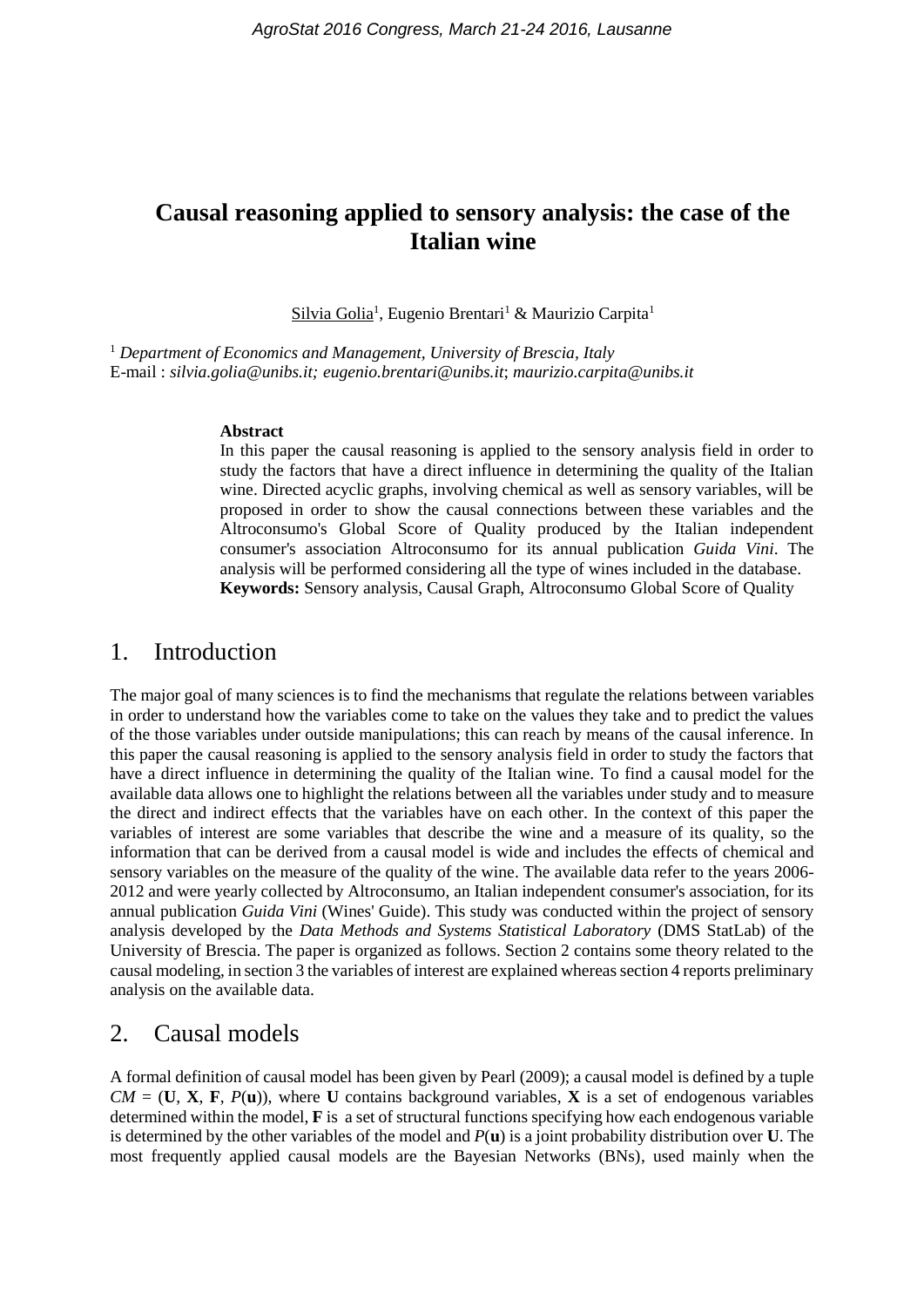variables are categorical, and the Structural Equation Models (SEMs), used when the variables are continuous. A BN specifies a factorization of the joint probability distribution of the variables under study whereas a SEM is composed by a set of structural equations with error terms. It is possible to demonstrate that these two models are closely linked (Spirtes et al., 2000).

The structure underlying both BN and SEM is represented by a Directed Acyclic Graph (DAG). A DAG  $G = \{V, E\}$  is composed by a set of nodes (or vertices)  $V = \{V_1, V_2, \ldots, V_n\}$ , which correspond to a set of random variables *X<sup>V</sup>* indexed by **V**, and a set **E** of directed links (or edges) between pairs of nodes in **V**. A BN is defined by the pair (*G*, *P*), where *G* is a DAG and *P* is a probability distribution over the set of variables  $X_V$  which factorizes according to G as follows:

$$
P(X_V) = \prod_{v \in V} P(X_v | X_{pa(v)})
$$

where  $X_{pa(v)}$  denotes the set of parent variables of variable  $X_v$  for each node V in V. So a BN can be described in terms of a qualitative component, that is the DAG, and a quantitative component, consisting of the joint probability distribution reported above.

A linear SEM is a system of linear structural equations among a set of variables  $X_V$  such that each variable appears on the left hand side of at most one equation. Each equation is structural in the sense that it should be interpreted as an assignment process which express the causal relation between the dependent variable, which is on its left hand side, and its independent or explanatory variables. An error or disturbance term *u* is added to each equation, representing all factors omitted from the set of variables  $X_V$  that, together with the explanatory variables, determine the value of the dependent variable. This interpretation of the equations in linear SEM renders the equality sign in the equations non-symmetrical (Pearl, 2009). The set of equations for the SEM can be read from the corresponding DAG.

For both BN and SEM, as the first step one has to identify the (causal) relations among the variables generating a DAG, then for BN the joint probability distribution has to be specified in terms of the set of conditional probability distributions  $P(X_v | X_{pa(v)})$ , whereas for the linear SEM the system of linear equations must be read from the DAG.

To find the causal structure represented as a DAG is a problem impossible to solve with observational data only as in the case under study; nevertheless, under suitable assumptions, such as causal sufficiency, causal Markov condition and causal faithfulness condition, causal structures can be retrieved at least up to some equivalence class to which the true DAG belongs. The DAG can be derived either manually or automatically from data, including also partial knowledge about the underlying structure. In order to automatically find the DAG, several algorithms have been proposed in the literature, the one used in this paper belongs to the class of constraint-based algorithms and it is the PC algorithm (Spirtes et al., 2000) and its Conservative version (CPC) (Ramsey et al., 2006) implemented in the Tetrad 5.1.0-6 program provided by Spirtes et al. (2010). The PC algorithm conducts a sequence of independence and conditional independence tests, and efficiently builds a DAG, or at least a Complete Partially DAG (CPDAG) that represents the equivalence class which contains the true DAG, from the results of those tests. CPC algorithm is a slight variation of the PC able to give a more conservative orientation of edges. From the obtained DAG it is possible to read the suitable causal model.

## 3. The dataset and the variables of interest

The database that will be analyzed in this study, was created using the data produced by Altroconsumo from 2006 to 2012 for its annual publication *Guida Vini*. Each year, about 280 wines were bought and some chemical and sensory characteristics were measured (Brentari and Zuccolotto, 2011; Brentari et al., 2011, 2012; Brentari and Levaggi, 2014; Brentari and Vezzoli, 2015). The wines were chosen in order to represent the variety of Italian vineyards, producers and regions of origin. For each year, different vineyards and producers were considered, so that the observations could be considered as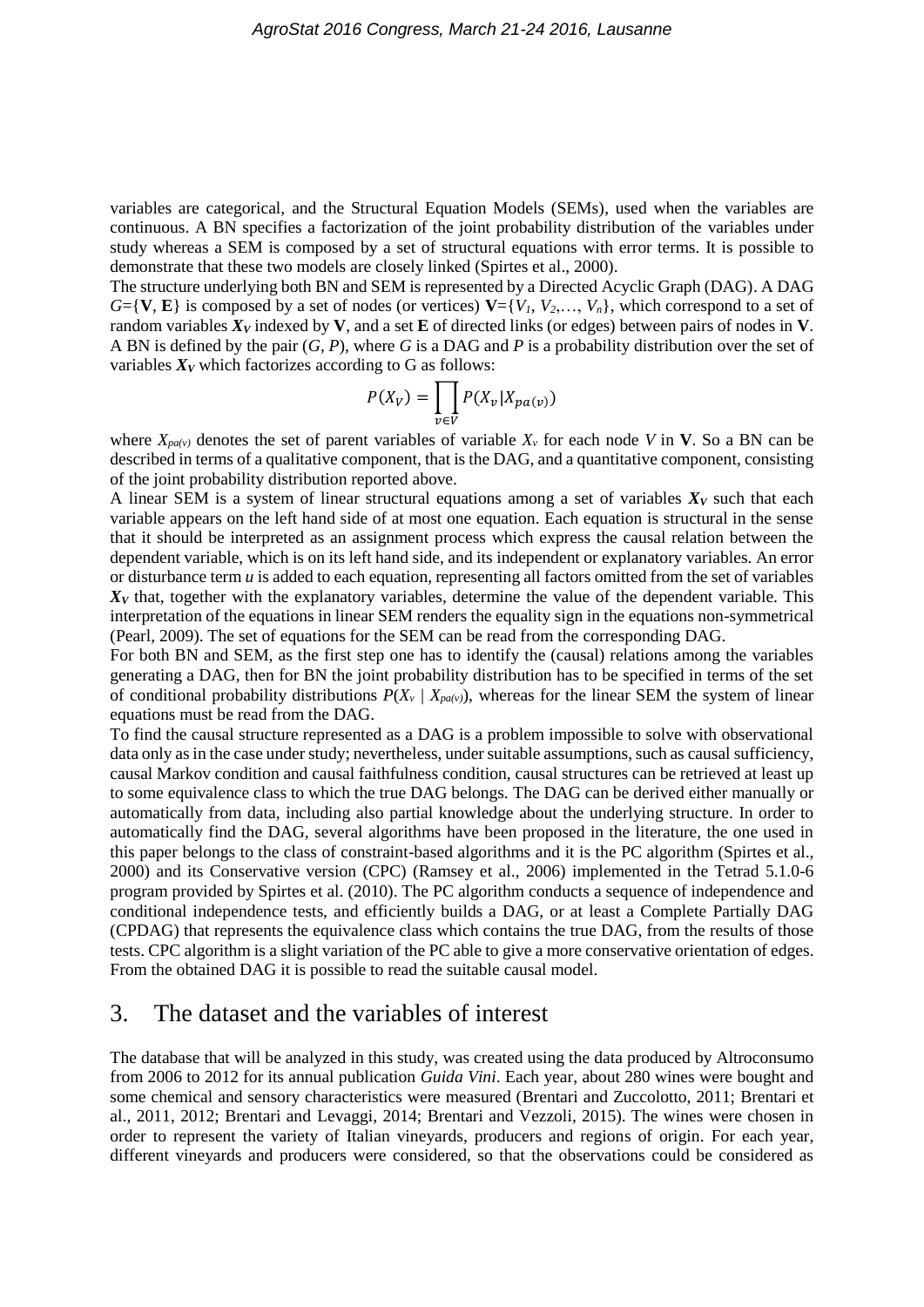independent. The variables considered measure chemical as well as sensory characteristics of a wine; the former are continuous whereas the latter are categorical. Moreover, Altroconsumo created a global score of quality for each wine; this is an indicator of the overall quality of the wine and assumes a score ranging from 0 (lowest quality) to 100 (highest quality). In the analysis that will follow, it will be considered as a continuous variable (*Global.Score*), when analyzed jointly with the chemical variables, as well as a categorical variable (*Global.Score.Cat*), when analyzed jointly with the sensory and discretized chemical variables. In order to obtain the global score in categorical form, the cut points considered were: 55, 60, 65 and 75. Lastly, three exogenous variables complete the set of variables that will be analyzed, that is the type of wine (*Type*), the designation of origin (*Denom*) and the region of production (*Region*).

The chemical variables considered by Altroconsumo are the wine's verified alcoholic strength (*Verif.Alcohol*), the residual sugar (*Sugar*), the total and the volatile acidity (*Acidity.Tot* and *Acidity.Vol*), the total sulphur dioxide (*SO2.Tot*) and the ratio between free and total sulphur dioxide from which the free sulphur dioxide (*SO2.Free*) was obtained. Their distribution is not normal, with the exception of the total sulphur dioxide, which passes the Jarque-Bera normality test. In order to obtain the categorical version of these variables, cut points were identified with the help of experts.

The sensory characteristics considered by Altroconsumo can be divided in four groups representing visual, olfactory and gustatory characteristics of a wine and its intense aromatic persistence. The visual characteristics of a wine describe how a wine appears at a visual inspection and they are the intensity of the color (*Color.Int*) and how pleasant the aspect of the wine is (*Attraency*). The olfactory characteristics are related to the wine aroma and can be represented by the intensity of the bouquet (*Olfact.Int*), several fragrances that can be perceived in a wine, like floral (*Floral*), fruity (*Fruity*), spicy (*Spicy*) and vegetal (*Vegetal*), and the olfactory cleanness (*Olfact.Clean*) and quality (*Olfact.Qual*). The gustatory characteristics are connected to taste and mouthfeel of a wine which are described by its structure (*Structure*), the harmony of the different components measured by roundness (*Roundness*), gustatory harmony (*Gustatory.Harmony*), the aromatic richness (*Arom.Rich*) and the type of taste or mouthfeel sensation such as sourness (*Sourness*) and bitterness (*Bitterness*). Lastly, the intense aromatic persistence is described by the persistence of aromas (*Persistence*) and the aftertaste cleanness (*Aftertaste.Clean*) and quality (*Aftertaste.Qual*).

These variables were evaluated with the help of Brescia's *Centro Studi Assaggiatori*, the most advanced unit of sensory analysis in Italy. Each year, about 21 judges divided into three panels, evaluated the sensory characteristics of the wine already described, considering about 280 wines. The judges, for each wine analized, were asked to give a grade to each sensory variable considered, using a 0–9 scale where 0 denotes the lowest and 9 the highest score; the median score was the final score recorded in the Altoconsumo database. Due to the distribution of these sensory variables in the available dataset, it was necessary to properly merge the observed scores, obtaining binary variables for *Attraency*, *Bitterness*, *Gustatory.Harmony* and *Aftertaste.Clean*, and variables with three categories for the remaining ones.

# 4. The causal model for inspecting the quality of the Italian wines

As stated previously, in order to derive a causal model for the variables and data available, the first step consists in searching the causal DAG, or at least the CPDAG, underlying the variables. When possible, it is suitable to consider specific background information and assumptions during the searching step; this narrows down the various possible causal graphs found by the searching algorithms keeping them from exploring nonsensical graphs in which there are oriented arrows which show unrealistic causal connections. On the other hand, the imposition of constraints that represent background information and assumption has to be done very carefully, given that the constraints considerably condition the results of any searching algorithm. The following two subsections report the proposed CPDAG for the Altroconsumo database when the continuous chemical variables plus the global score of quality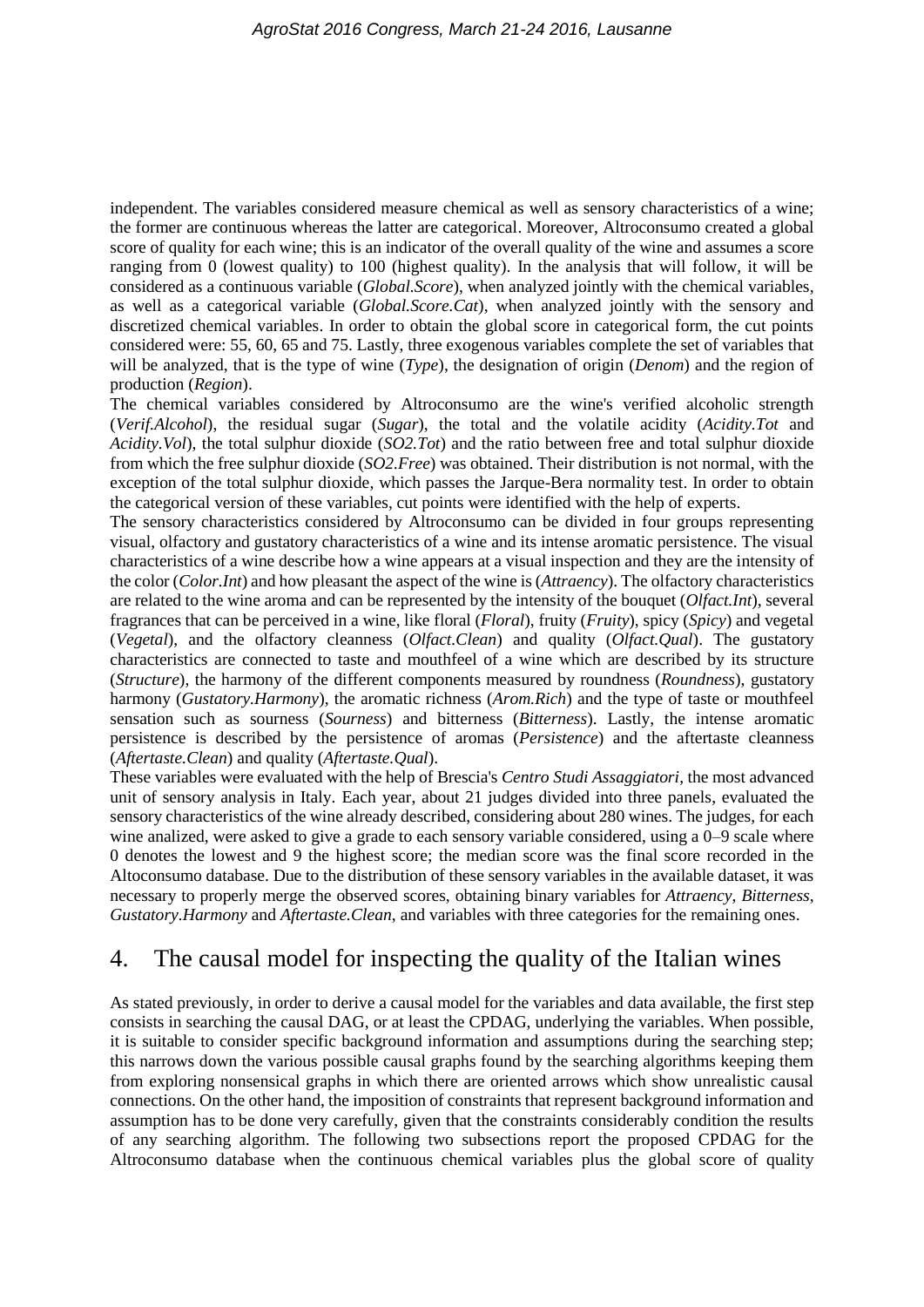(subsection 4.1) or the discretized chemical and sensory variables plus the discretized version of the global score of quality and the three exogenous variables (subsection 4.2) are considered.

#### **4.1 Chemical variables versus global score**

In this subsection the relations between the continuous chemical variables plus the global score of quality are analyzed. As specified at the beginning of section 4, if available, background knowledge has to be taken into account. In the present context, experts in the field entailed the constraints visualized in Figure 1, where the edges in the right hand side graph are forbidden edges, meaning that if a relationship between two variables connected by a forbidden edge exists, it is represented by an arrow with orientation opposite to the one expressed by the forbidden edge. These forbidden edges originate from the tiers ordering shown in the left-hand graph of Figure 1, which illustrates an ordering in the variables, meaning that variables in higher-numbered tiers can cause, but not be caused by, the variables in lowernumbered tiers.



Figure 1: Constraints for the chemical variables plus the global score of quality

These constraints have been used by the PC algorithm in order to obtain a final CPDAG. Given that almost all the variables were not normal, the conditional independence test for non normal variables proposed by Ramsey (2014) was used. Moreover, the significance level alpha, which represents, in the context of the PC algorithm, a particular threshold for announcing that a certain link between variables in the causal model is significant, was set equal to 0.001. Figure 2 reports the final DAG for the chemical variables plus the global score of quality. One notes that the only one chemical variable that affects directly the Altroconsumo global score of quality is the level of total sulphur dioxide.



Figure 2: DAG for the chemical variables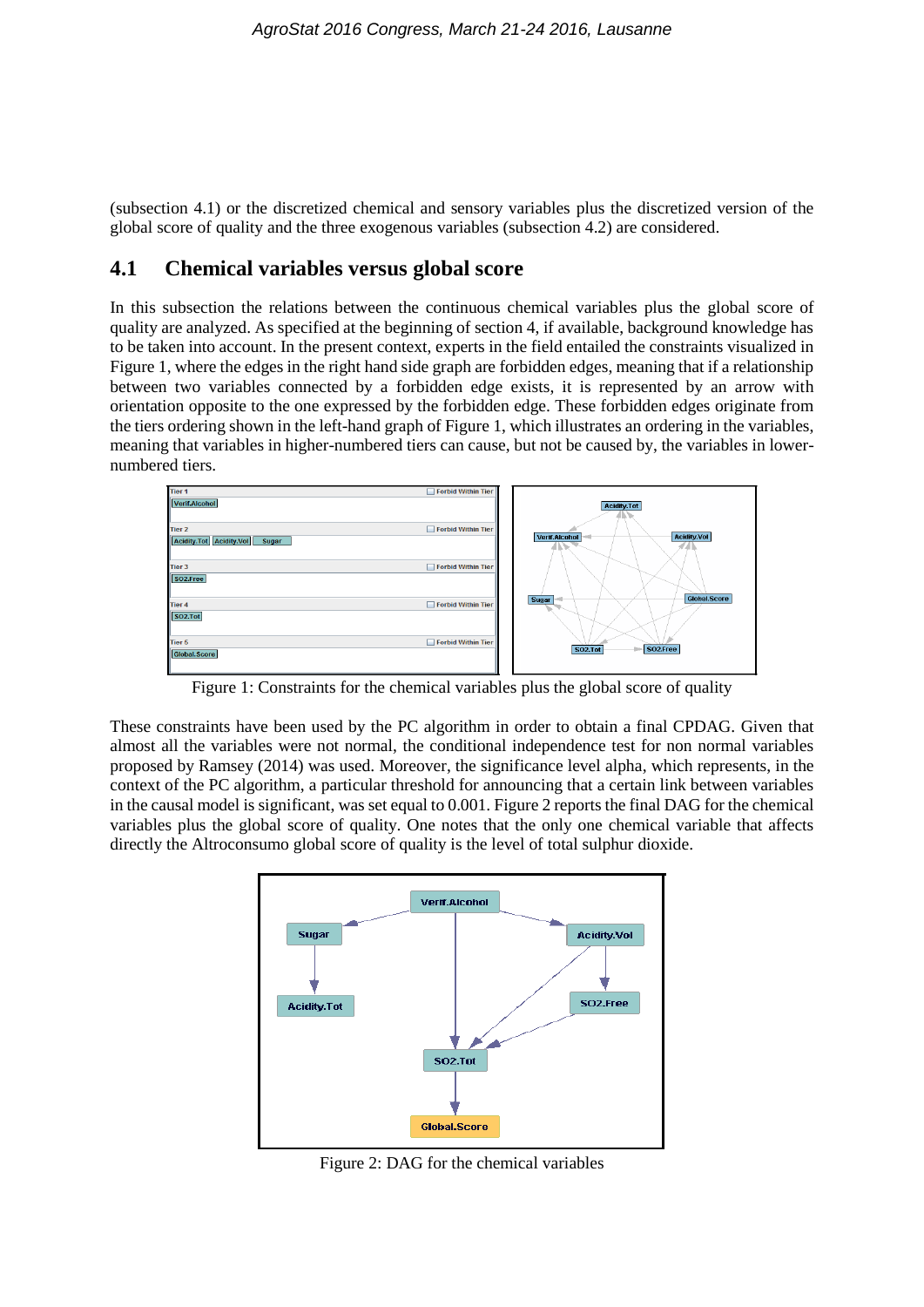## **4.2 Chemical and sensory variables versus global score**

In this subsection the relations between the discretized chemical and sensory variables plus the discretized version of the global score of quality and the three exogenous variables are analyzed. The background knowledge used in the searching step is stated by the tiers ordering shown in Figure 3.

| Tier <sub>1</sub>                                                                                        | <b>v</b> Forbid Within Tier                   |
|----------------------------------------------------------------------------------------------------------|-----------------------------------------------|
| Denom Region Type                                                                                        |                                               |
|                                                                                                          |                                               |
| Tier <sub>2</sub>                                                                                        | <b>Forbid Within Tier</b>                     |
| Verif.Alcohol.Cat                                                                                        |                                               |
|                                                                                                          |                                               |
| Tier <sub>3</sub>                                                                                        | <b>Forbid Within Tier</b>                     |
| Acidity.Tot.Cat   Acidity.Vol.Cat  <br>Sugar.Cat                                                         |                                               |
|                                                                                                          |                                               |
| Tier <sub>4</sub>                                                                                        | <b>Forbid Within Tier</b>                     |
| SO2.Free.Cat                                                                                             |                                               |
|                                                                                                          |                                               |
| Tier 5                                                                                                   | <b>Forbid Within Tier</b>                     |
| SO2.Tot.Cat                                                                                              |                                               |
|                                                                                                          |                                               |
| Tier <sub>6</sub>                                                                                        | <b>Forbid Within Tier</b>                     |
| Attraency Color.Int                                                                                      |                                               |
|                                                                                                          |                                               |
| Tier <sub>7</sub>                                                                                        | Forbid Within Tier                            |
| Olfact.Clean<br>Olfact.Qual<br>Fruity<br>Offact.Int<br><b>Floral</b><br><b>Vegetal</b><br><b>Spicy</b>   |                                               |
| Tier <sub>8</sub>                                                                                        |                                               |
| <b>Gustatory.Harmony</b><br><b>Arom.Rich</b><br><b>Roundness</b><br><b>Bitterness</b><br><b>Sourness</b> | <b>Forbid Within Tier</b><br><b>Structure</b> |
|                                                                                                          |                                               |
| Tier <sub>9</sub>                                                                                        | <b>Forbid Within Tier</b>                     |
| Aftertaste.Clean Aftertaste.Qual<br>Persistence                                                          |                                               |
|                                                                                                          |                                               |
| Tier <sub>10</sub>                                                                                       | Forbid Within Tier                            |
| Global. Score.Cat                                                                                        |                                               |
|                                                                                                          |                                               |

Figure 3: Constraints for the discretized global score, chemical, sensory and exogenous variables

These constraints have been used by the CPC algorithm in order to obtain the final CPDAG. The conditional independence test used in this analysis is based on the  $G<sup>2</sup>$  statistic (Spirtes et al., 2000) with alpha set equal to 0.001. Figure 4 shows the final CPDAG.



Figure 4: CPDAG for the discretized global score, chemical, sensory and exogenous variables